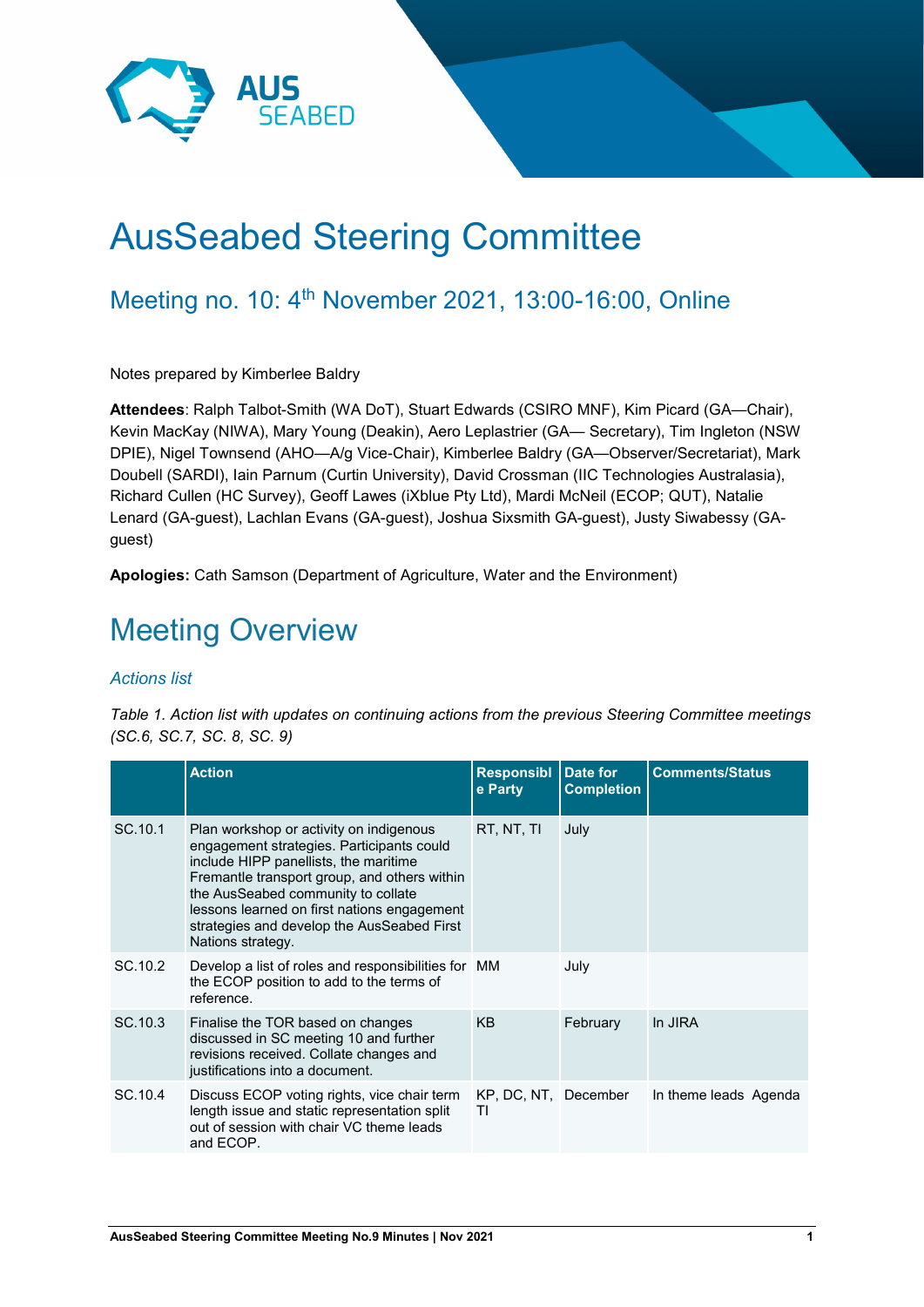| SC.10.5  | Derive a proxy list of representatives and<br>propose to SC in TOR review.                                                                                                                                                                                                                                                                                                                                                                                                                                                                                                                                                                                  | KP, DC, NT, February<br>ti, kb |          | In theme leads agenda                          |
|----------|-------------------------------------------------------------------------------------------------------------------------------------------------------------------------------------------------------------------------------------------------------------------------------------------------------------------------------------------------------------------------------------------------------------------------------------------------------------------------------------------------------------------------------------------------------------------------------------------------------------------------------------------------------------|--------------------------------|----------|------------------------------------------------|
| SC.10.6  | Assign SC members to broad community<br>groups within AusSeabed as points of<br>contact.                                                                                                                                                                                                                                                                                                                                                                                                                                                                                                                                                                    | KB                             | December | In JIRA                                        |
| SC.10.7  | Provide revisions and endorsement to KB on All SC<br>community terminology interim                                                                                                                                                                                                                                                                                                                                                                                                                                                                                                                                                                          |                                | February |                                                |
| SC.10.8  | OET activities to progress before the next<br>meeting: Finalise Communications SOP (KB<br>lead), Finalise method to track engagement<br>and outreach (TI/KB), Finalise First Nations<br>Statement (TI lead), Re-commence the<br>AusSeabed 2025 Engagement Strategy, a<br>communications highlight for AusSeabed,<br>Undertake a general review of the website<br>and online resources (KB), Develop a list of<br>AusSeabed engagement champions and<br>outline how they will enhance AusSeabed<br>engagement (TI), Put together an article<br>roster (newsletter and website), send emails<br>to academic sector to gauge awareness and<br>use (MM, IP, MY) | TI lead, KB<br>suport          | Ongoing  |                                                |
| SC.10.9  | Send quarterly statistics report to SC, as it<br>was missed in the papers                                                                                                                                                                                                                                                                                                                                                                                                                                                                                                                                                                                   | <b>KB</b>                      | November | In JIRA. Will be sent<br>with minutes          |
| SC.10.10 | General reminder action for SC to represent All SC<br>your sector communities and engage with<br>other organisations on AusSeabed activities.                                                                                                                                                                                                                                                                                                                                                                                                                                                                                                               |                                | March    |                                                |
| SC.10.11 | Data Hub team to connect with WA DoT to<br>perform a connection test.                                                                                                                                                                                                                                                                                                                                                                                                                                                                                                                                                                                       | KB to follow                   | March    | In JIRA                                        |
| SC.10.12 | SC members to engage with Aero to send<br>any existing prioritisation frameworks and to<br>send through areas of interest by end of<br>November                                                                                                                                                                                                                                                                                                                                                                                                                                                                                                             | All SC                         | November |                                                |
| SC.10.13 | Conduct an interim session for the 2030<br>work plan (90 mins)                                                                                                                                                                                                                                                                                                                                                                                                                                                                                                                                                                                              | All SC                         |          |                                                |
| SC.10.14 | Provide a platform for SC members to<br>provide comments on papers prior to the<br>meeting on TEAMS to engage discussion.<br>Perhaps implement a comments activity<br>document prior to the meeting.                                                                                                                                                                                                                                                                                                                                                                                                                                                        | KB                             | March    | In JIRA                                        |
| SC.9.13  | Provide advice on what end products would<br>best meet the needs of non-technical end-<br>users, and how best to communicate these<br>capabilities to emerging stakeholders.                                                                                                                                                                                                                                                                                                                                                                                                                                                                                | MD, CS                         | March    | Email sent to GG and<br>CS. MD will follow up. |
| SC.9.15  | Finalise First Nations position statement<br>from AusSeabed and prepare it for review by<br>the Executive Board. Should also progress<br>discussions about contact compilations and<br>the First Nations collaboration strategy.                                                                                                                                                                                                                                                                                                                                                                                                                            | AL, TI, CS                     | March    | Transferred to new<br>actions and closed       |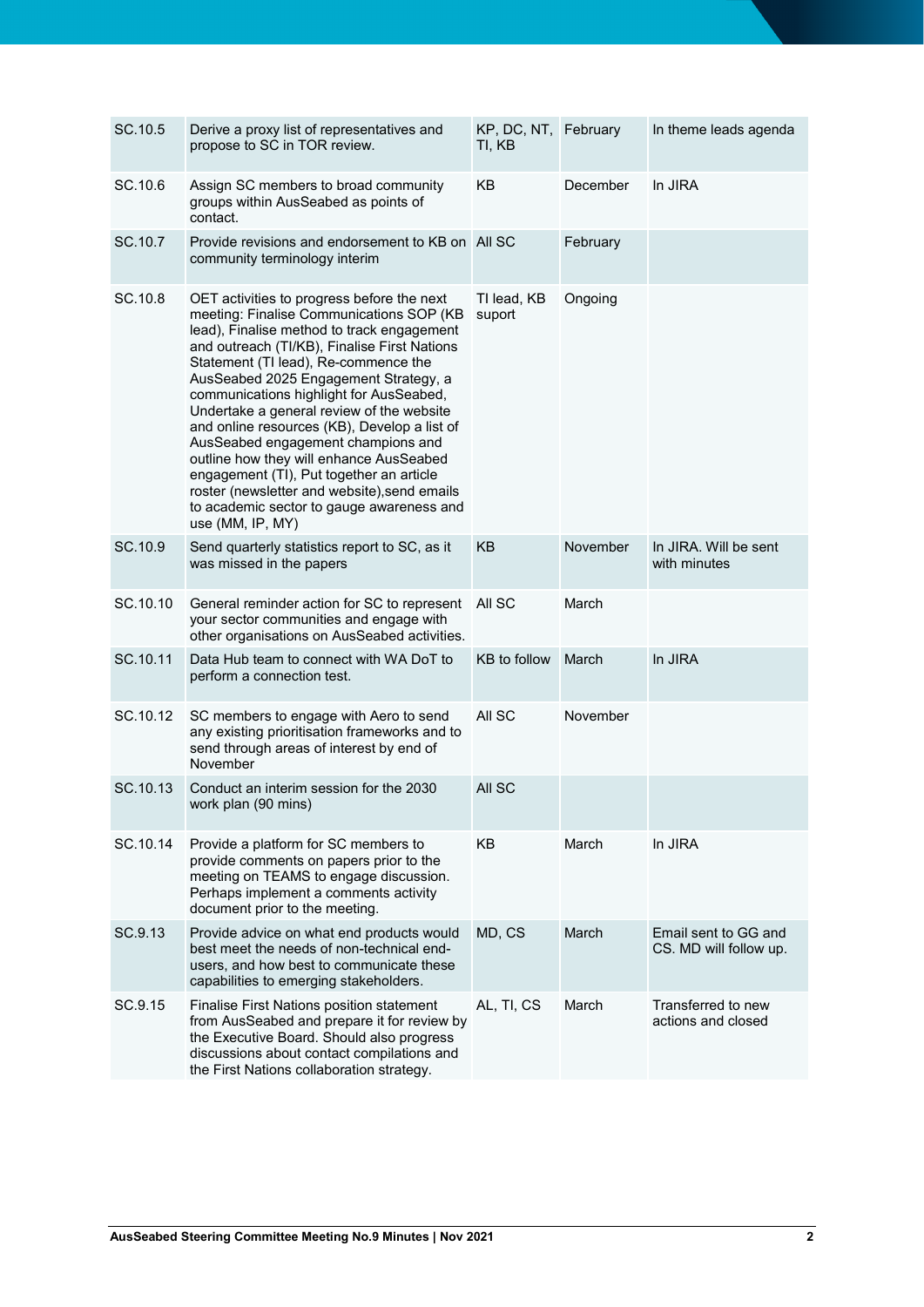### Meeting notes

#### *Meeting opened 1300*



## 1 Introduction

### 1.1 Welcome

- The meeting opened with an Acknowledgment of Country.
- There was a brief reflection on work towards engaging first nations peoples over the past quarter. WADoT have been working on an interactive PDF map of indigenous nations around WA as a possible mechanism of providing point of contact references, but there is a data access problem at the government level. HIPP panellists have also been gaining in-depth knowledge of first nations contacts and engagement strategy. It was suggested that a workshop to collect lessons learned was needed soon/
- The AusSeabed Steering Committee (SC) endorsed the agenda.
- A HIPP update was added to Progress soundbites (item 6).
- No items added to Other Business.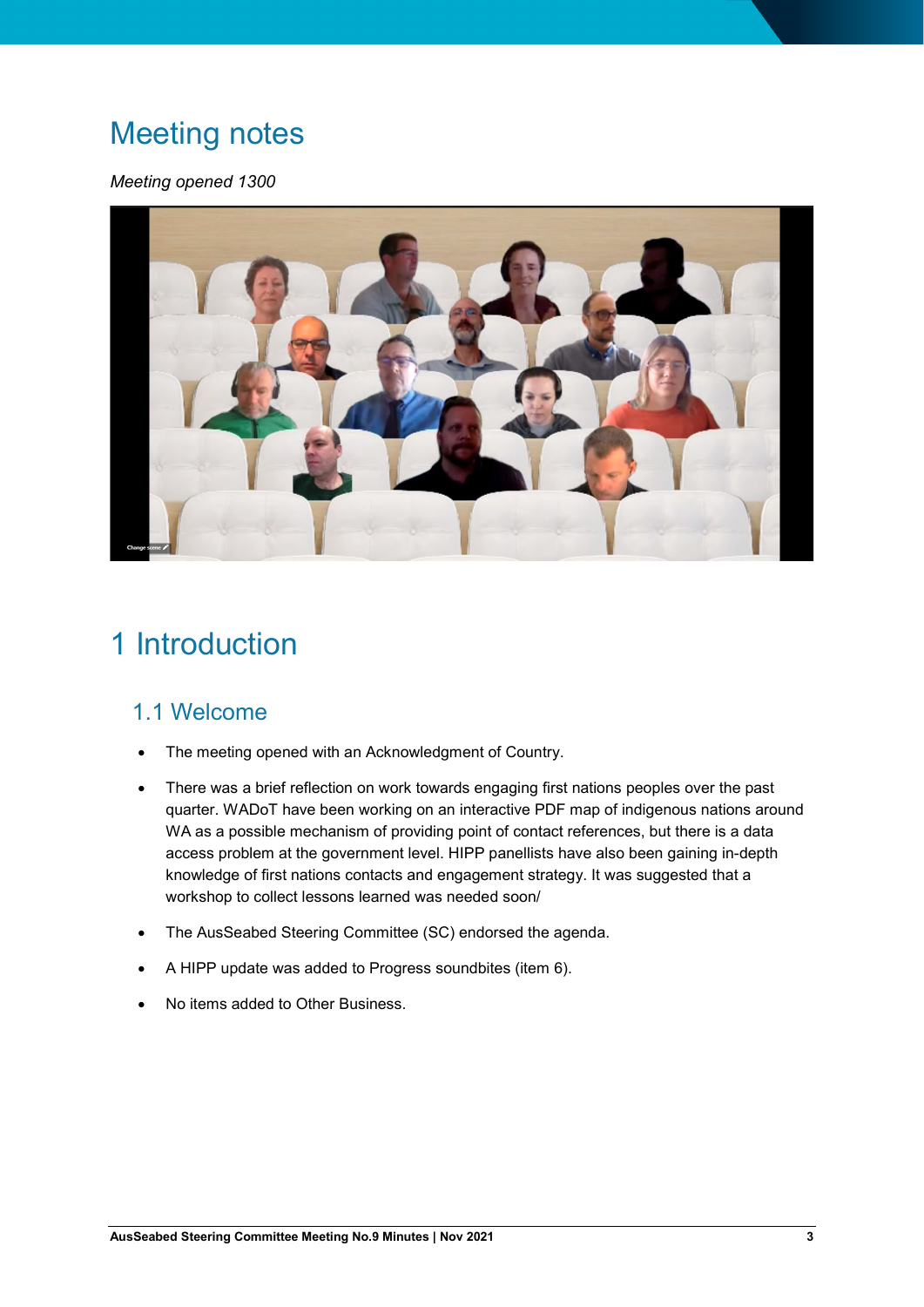*Action SC.10.1: Plan workshop or activity on indigenous engagement strategies. Participants could include HIPP panellists, the maritime Fremantle transport group, and others within the AusSeabed community to collate lessons learned on first nations engagement strategies and develop the AusSeabed First Nations strategy.*

### 1.2 New SC members

- Mark Doubell (SARDI) is replacing Gretchen Grammar (SARDI).
- New Early Career Ocean Professional (ECOP) representative is Mardi McNeil from Queensland University of Technology. Mardi will build the roles and responsibilities of the ECOP going forward.
- We thank the other two nominees who put themselves forward for the ECOP role.

*Action SC.10.2: Develop a list of roles and responsibilities for the ECOP position to add to the terms of reference.*

### 1.3 Outcome of Vice Chair election

• David Crossman has been elected as vice chair by the Steering Committee.

### 1.4 Minutes & Actions

- Minutes from SC Meeting #9 were endorsed out of session and are available on the AusSeabed website.
- Outstanding actions were followed up with the group and an updated list is provided above [Table 1]. A live list of the actions resulting from steering committee meetings can be found on the *AusSeabed TEAMS environment* under the *ASB Steering Committee* thread in the *Files* section. Anyone who has not been able to access/set up TEAMS needs to contact [KB.](mailto:aero.leplastrier@ga.gov.au?subject=Please%20help%20me%20get%20AusSeabed%20GovTEAMS%20set%20up)
- KB provided an update on the progress of the Actions list since SC meeting 9.
	- $\circ$  Actions SC.9.1-9.8, SC.9.11-9.12, SC.9.14, SC.9.16-9.20 were closed out of session.
	- o Updates were provided against actions SC.9.9, SC.9.10, SC.9.13 and SC9.15.
- SC endorse the progress of the Action List.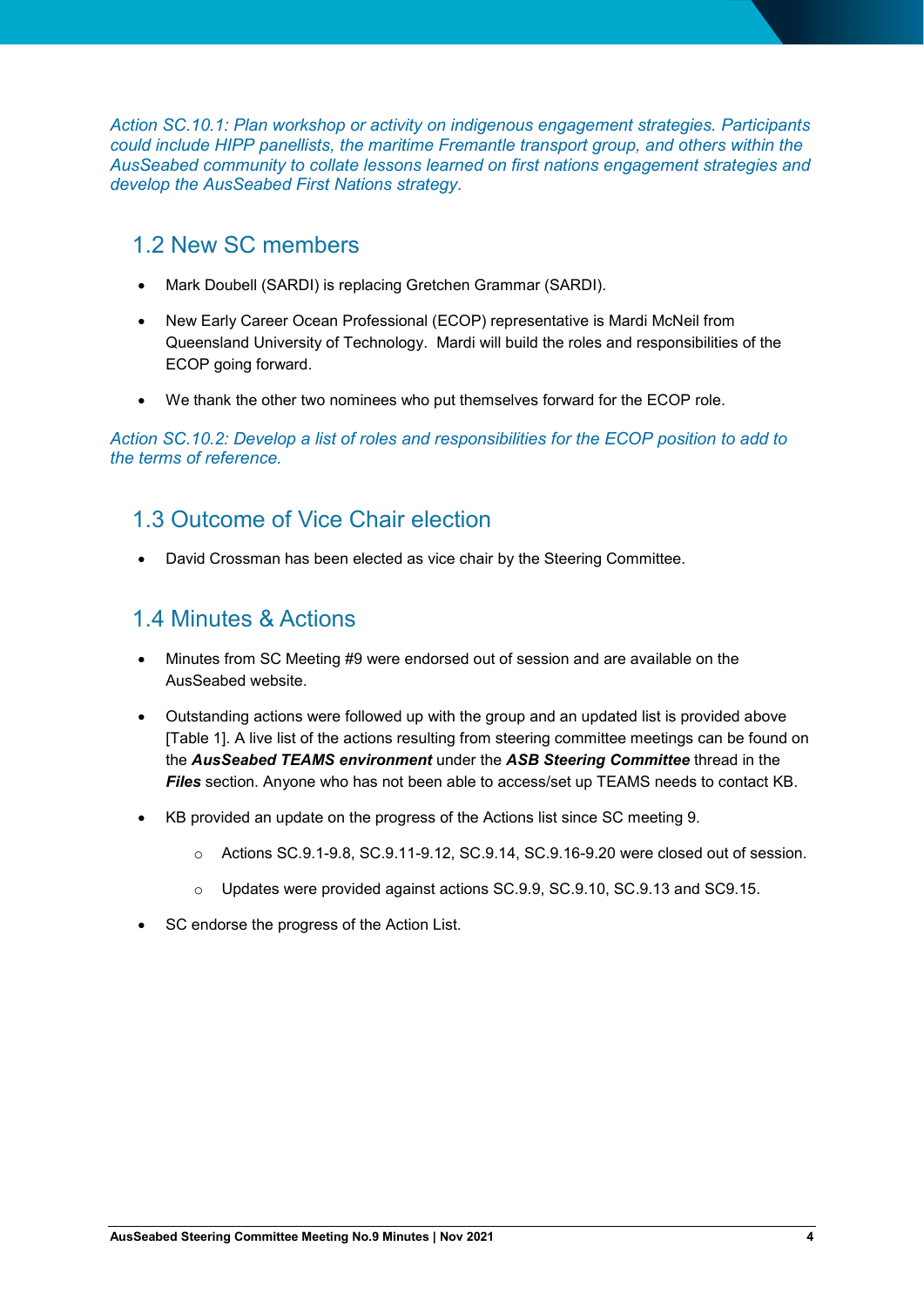## 2 TOR Review

The Steering Committee is reviewing their Terms of Reference (TOR). These revisions are needed to ensure that the Steering Committee is adequately representing the community and functioning efficiently. The secretary (AL) has put forward suggested changes to the committee prior to the meeting. A discussion was had around these changes during this meeting.

**Outcome Sought:** The Steering Committee provide any revisions to KB and endorse version 2.1 of the TOR.

#### **Result:**

Key changes were provided to the SC and discussed within the meeting.

- Amendments to the TOR can be made outside of the July annual general meeting.
	- o Endorsed
- Have revised the role of the SC against the role of the Executive Board
	- o Endorsed
- An ECOP representative has been added, taking the total number of members from 13 to 14.
	- o Endorsed
- Organisations can now hold membership for up to three years, lengthened from two years.
	- o Endorsed
	- $\circ$  DC raised the issue that if a person gets elected as vice chair in their year 2, do they stay for another year?
- Chair and vice chair roles has been extended from one to two years
	- o Endorsed
	- $\circ$  It was clarified that the chair and vice chair sits with the individual and not the organisation. However the sector membership sits with the organisation.
	- o TOR should clearly state that vice chair can be held by anyone in the committee.
- RC suggested to clarify when we are talking about representatives (individuals) vs membership (organisation) in the TOR.
- Implementation of an approved proxy member list. These members can be called to replace absent members during meetings, if a substitute is not provided.
	- o Endorsed
	- o Proxy list will be derived in intersessional communications
- If a member misses three consecutive meetings their position is forfeited.
	- o Endorsed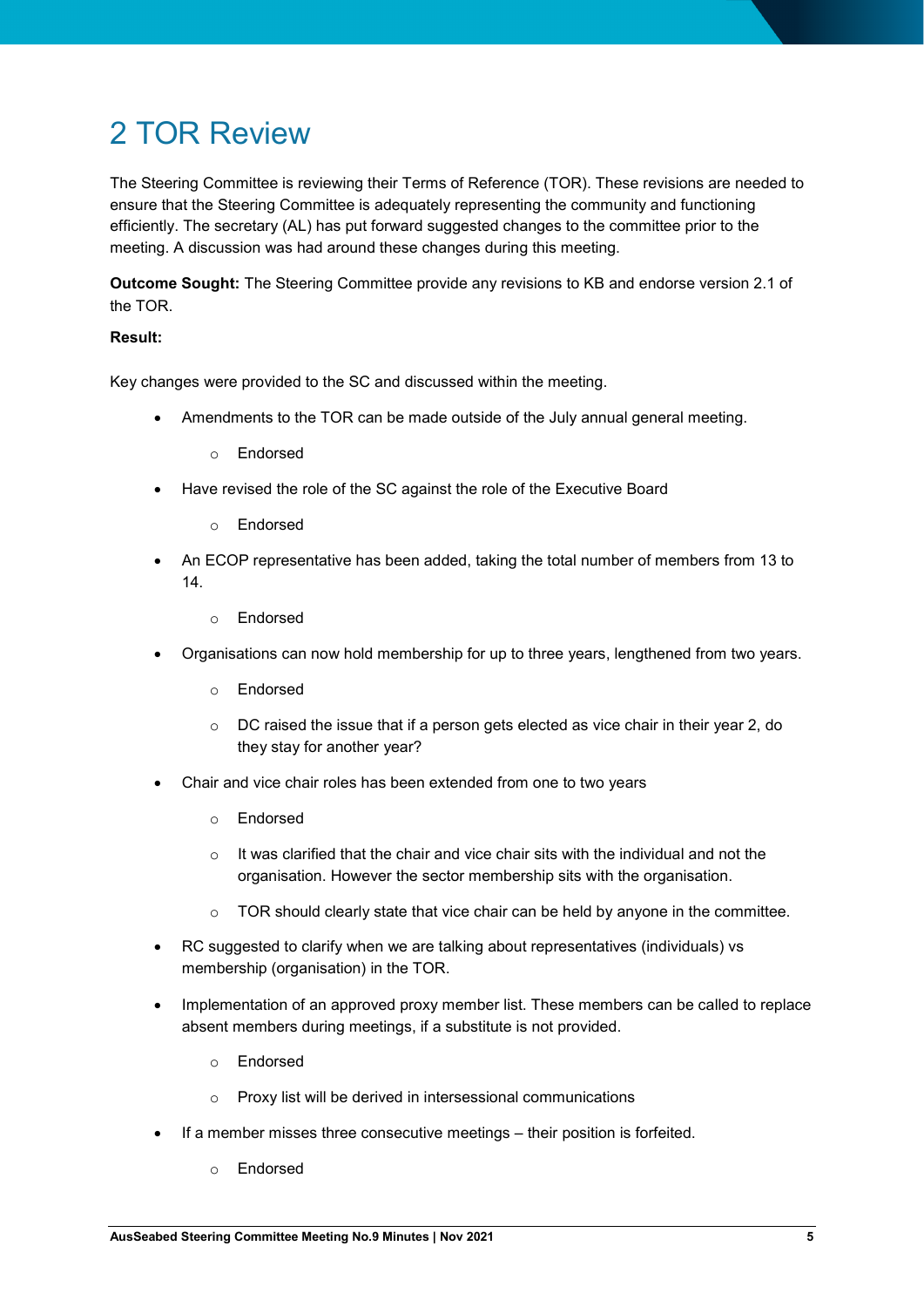- The role of the AusSeabed Program Director and the Steering Committee Chair have been separated.
	- o Endorsed
	- $\circ$  KP the definition of the Program Director doesn't need to be a member of the SC. The Program Director is always an observer on the SC, if they are not the representative of a SC member organisation.
- Agenda and papers will be sent out one week prior to meetings, shortened from two weeks.
	- o Endorsed
- The SC will support the program director with financial decisions.
	- o Endorsed
- Propose to move to a static representation as the AusSeabed community continues to grow.
	- o Note an odd membership number was decided on initially for voting purposes.
	- $\circ$  SC are happy to keep static. A variable representation was decided on when the initial TOR was grown, and growth is no longer desired.
	- $\circ$  KM suggested that if we are worried the SC is getting too large for voting purposes we could have voting and non-voting members.

Other suggestions raised in conversation

- In section 5.3 Vice Chair change availability to, away or unable to attend.
- Future revision of the TOR (before next meeting) will include the role and responsibilities of the ECOP.
- NT proposed to have two AHO officers as a position on the SC (a data manager and a surveyor to represent two clear lines of funding). The SC agreed that the AHO can invite additional representatives to the committee, as an observer, but may only have one position. A trial is proposed with a regular AHO observer before the TOR is changed.
- ECOP voting opportunity will be discussed offline.
- The SC recommended that the Secretary creates a list of changes and decision regarding the TOR so that the SC understand what and why changes occurred

#### *Action SC.10.3: Finalise the TOR based on changes discussed in SC meeting 10 and further revisions received. Collate changes and justifications into a document.*

*Action SC.10.4: Discuss ECOP voting rights, vice chair term length issue and static representation split out of session with chair VC theme leads and ECOP.* 

*Action SC.10.5: Derive a proxy list of representatives and propose to SC in TOR review.*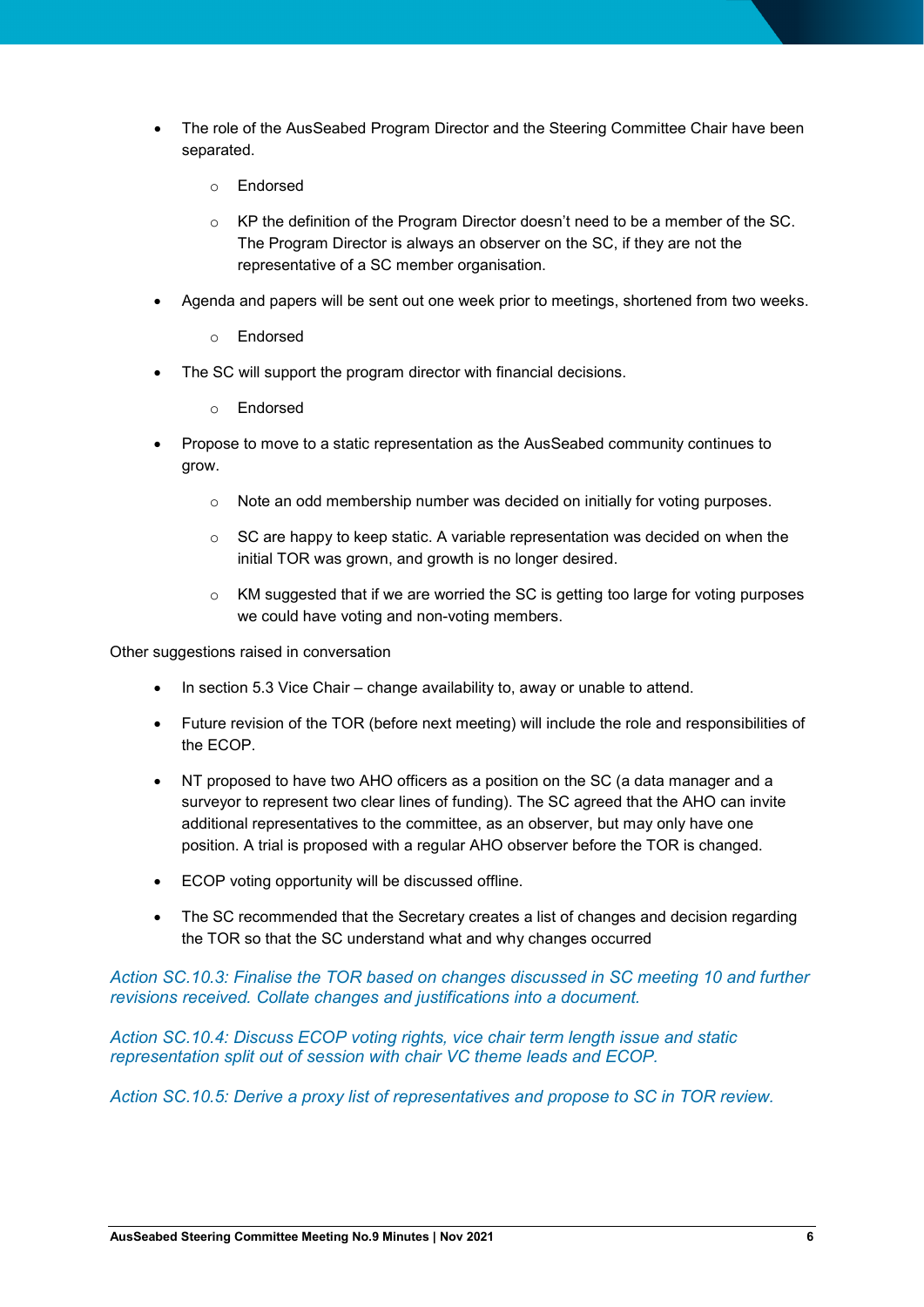## 3 Collaborator terminology review

The current definition of contributors was established in the first AusSeabed SC meeting (and is only captured in the notes from that meeting). At some point AusSeabed moved away from contributors and started using collaborators. While writing the annual highlights report, it became apparent that some distinction needs to be made about who is a contributor, a collaborator and who is a part of the wider AusSeabed community. This is important to distinguish, so as to be inclusive across all levels of involvement whilst acknowledging the various ways organisations and programs contribute to AusSeabed.

**Outcome Sought:** Endorsed terminology to be used in reference to the AusSeabed community.

#### **Result:**

- GL noted that we don't have a good communication pathways between contributors/ collaborators. When people sign up, they should be assigned a representative on the SC as a direct communication line.
- Newly proposed definitions (which should be listed under "Our Community" on the AusSeabed website) were not discussed in session due to a lack of time. The Paper will be put forth for out of session review.
- Additional comment raised: Who will endorse the status of the members and the review?

*Action SC.10.6: Assign SC members to broad community groups within AusSeabed as points of contact.*

*Action SC.10.7: Provide revisions and endorsement to KB on community terminology interim.*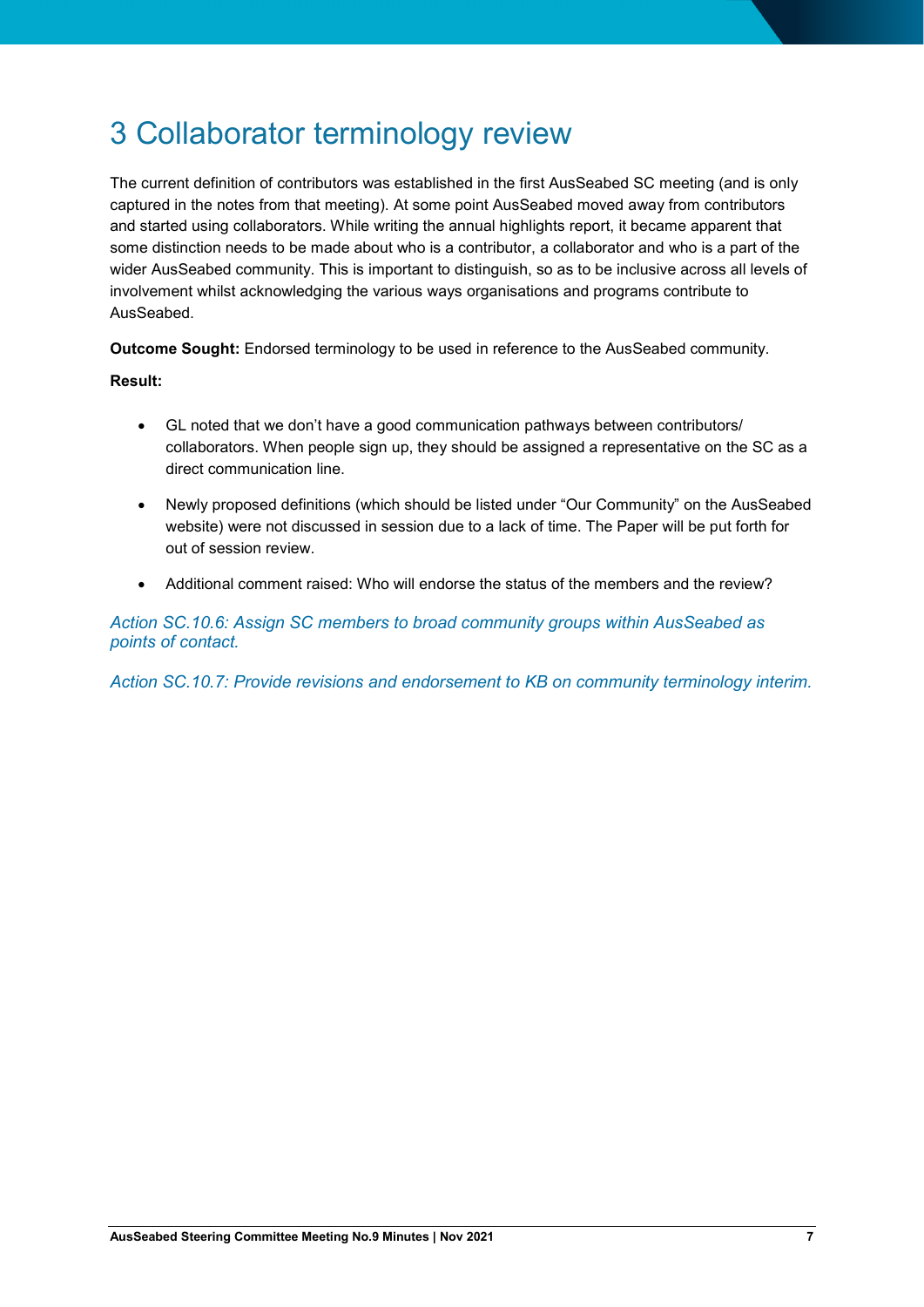## 4 Overall progress update 2021/22

KP provided a general update on the current progress delivered in 2021/22 and identified outputs at risk of being delayed or not delivered. After providing an update, including a comprehensive written report, she put the material forward to the SC for discussion.

#### **Result:**

- ASB has a new project manager: Lachlan Evans
- Ten main activities have been identified for the 2021/22 work plan. These will lead to fifteen specific overarching outputs. In addition, many of the activities will include the creation of training products/supporting material
- Overall, the program activities are 'on track' with detailed information provided in the progress report:
- NT queried if the timeline for NESP could be extended to deliver a better product.
	- o AL noted that AusSeabed has no flexibility to deliver the initial product and to spend more time delivering an enhanced product.
- KP presented progress against three key performance indicators (KPI) with each showing good progress against. It is noted that KPIs have been renamed as goals for reporting purposes.
- MM noted that the spreadsheet layout in the progress report was well done
- SC did not raise any concerns on progress, other than the progression of the NESP National Areas of Interest project.
- Reporting metrics are being reviewed and will be used for the next quarterly report.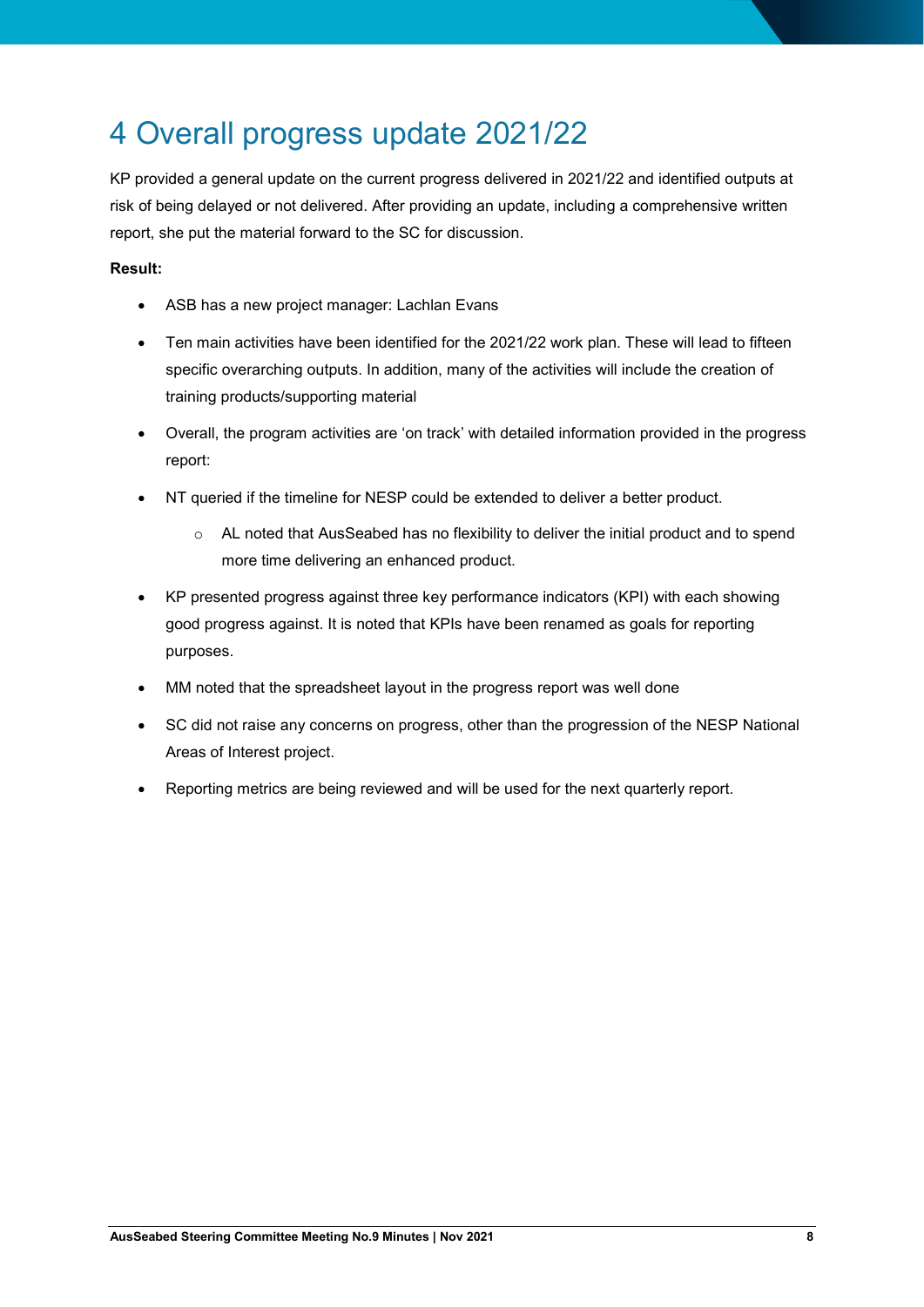## 5 Outreach Plan 2021/22

TI presented the 2021/22 Outreach Plan to the steering committee who reviewed the progress made and discussed some strategies that could be added to it.

#### **Outcome Sought:**

#### **Result:**

- TI called for some further help to Outreach, Engagement and Training theme
	- o MD volunteered to contribute to Outreach, Engagement and Training
- TI went over the task list and progress made over the quarter. Actions to still complete over 2021/22 include:
	- o Finalise method to track engagement and outreach
	- o Finalise communications SOP
	- o Finalise first nations statement
	- o Re-commence the AusSeabed 2025 Engagement Strategy
	- o Produce two communications highlights for AusSeabed
	- o General review of website and resources.
- Do we continue to deliver ASB outreach via both email and Newsletter?
	- o The SC see value in its continuation.
	- $\circ$  They commented that newsletter is a good summary on where things are and to get stuff on top, and useful to forward on to someone as an intro to AusSeabed
	- $\circ$  A suggestion was made of using a live blog in place of the newsletter, or to build it.
	- $\circ$  The SC commented that the newsletter could be a method to show who community point of contacts and representatives are
- Are the SC interested in website statistics quarterly?
	- $\circ$  NT noted that stats in quarterly meeting is good, on what's been used, what's been downloaded and what's been completed.
- Website review SC Recommendations and feedback? Eg. effort required to re-visit capability register; map-based education + membership/community + capability
	- o Engage with SC interim on this work
- **Steering Committee Engagement updates**
	- o Two presentations will be from AusSeabed GEBCO 2021 Map the Gaps Symposium
	- o AL notes There are two more upcoming presentations as well: Drones conference in mid-November and underwater archaeological society next week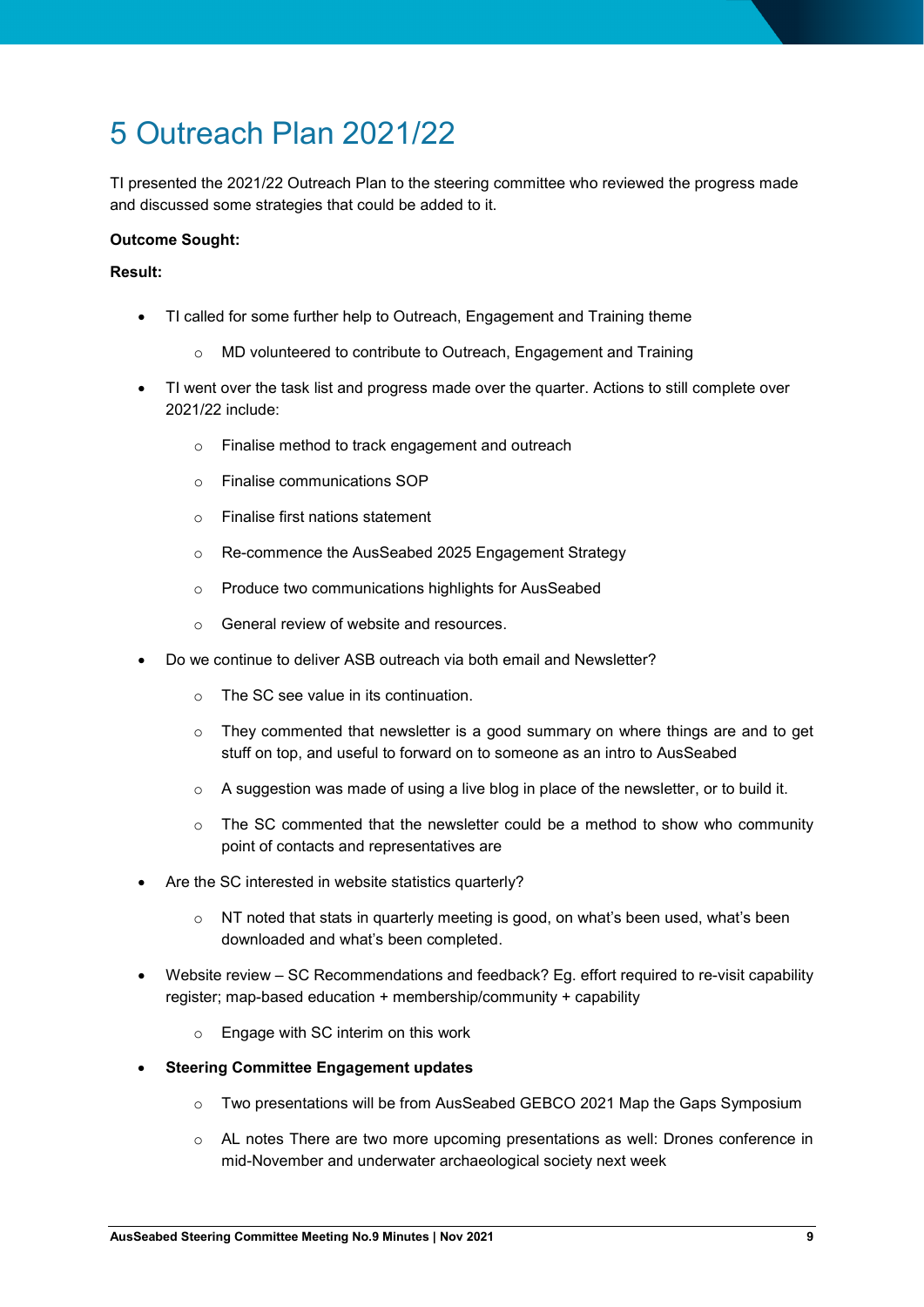- o NT 26 Oct HIPP Annual Day QAX discussed
- $\circ$  IP noted that they gave a talk to the SSSI and at the end they had a few slides on AusSeabed. SSSI are interested in having a dedicated talk about AusSeabed.
- o SIO blogs
- o MD noted they would have an opportunity in early December to present on AusSeabed to South Australian stakeholders as part of our IMOS node meetings
- o GL noted they are the Chair of FIG WG 4.1 (Hydrographic Standards and Practices). They have some opportunities through this forum to talk about AusSeabed activities in a global forum - MBES guidelines is one topic that is generally of interest to FIG. However, COVID has put a stop to a lot of the FIG activities temporarily so things are slow for now.
- o DC noted they will look to get an AusSeabed presentation included in the S-5b and S-8b Programmes.
- o KP noted another event we will present is IIOE2
- **Discussion on paper submissions**
	- $\circ$  DC suggested to put together paper that can be used in universities as part of the academic curriculum
	- o TI noted regarding Magazines is an article to PIANC
	- o IP noted something like Altmetric might be good
- **A new idea regarding an article roster for the SC and engagement champions was put forward.**
- KP suggested a communications article should be put forward on seabed mapping it difficult to compete with land mapping
- Items not covered
	- o Are the AusSeabed resources useful?
	- $\circ$  Ideas from SC on how to better engage with 5 top stakeholder groups; 1) Industry, 2) Researchers; 3) Pacific Nations; 4) State Government, 5) Environmental Managers
	- $\circ$  What communications highlights should we promote? 1 x Tech; 1 x General; 1 x paper
	- o How do we address gaps with outreach activities for 1) Tourism (identified by Deloitte as beneficiary of seabed mapping) and 2) Coastal Engineers (greatest # ELVIS downloads but low AS community membership).
	- o Should we maintain the current level of community Workshops (1-2 year)?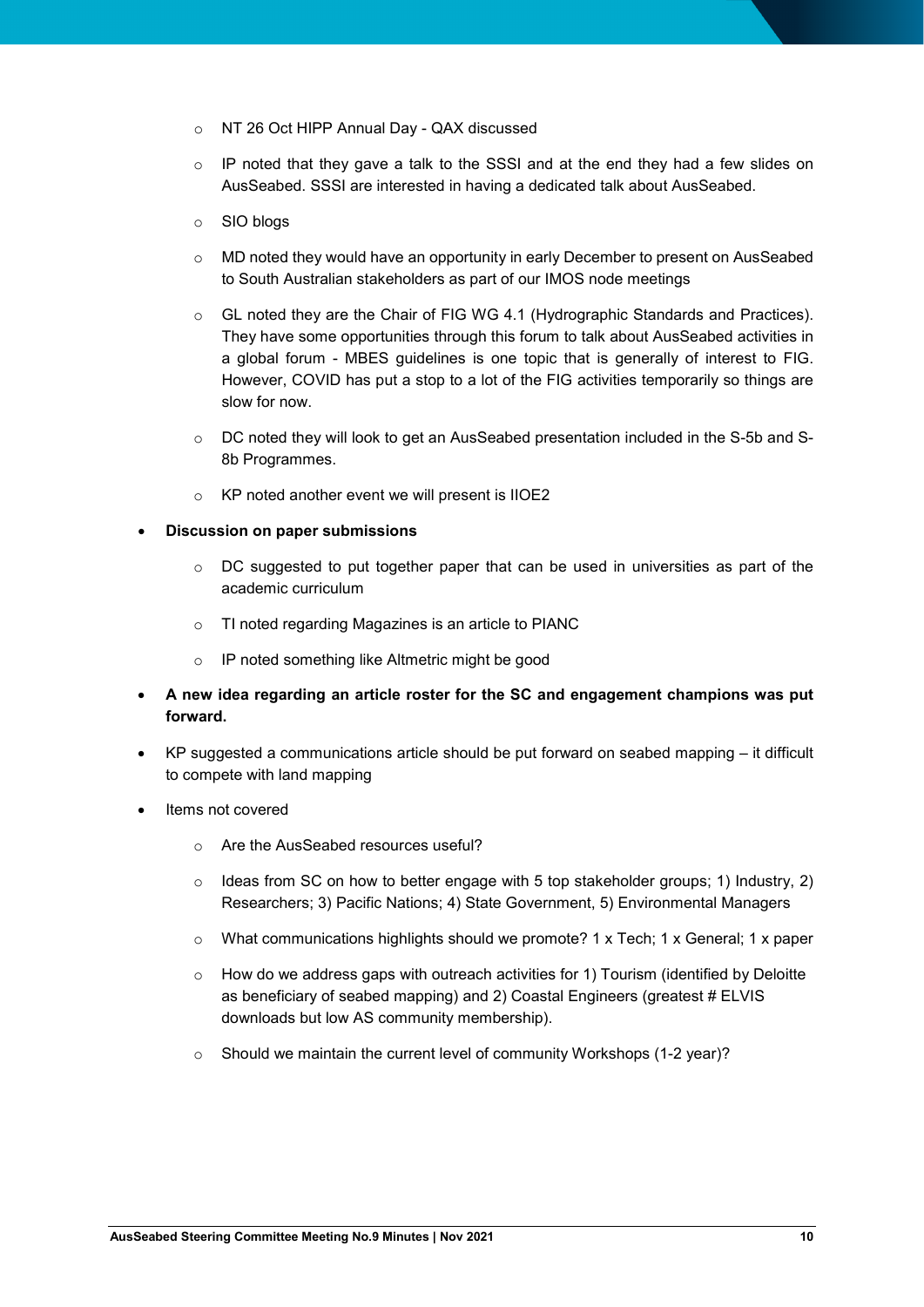*Action SC.10.8: OET activities to progress before the next meeting: Finalise Communications SOP (KB lead), Finalise method to track engagement and outreach (TI/KB), Finalise First Nations Statement (TI lead), Re-commence the AusSeabed 2025 Engagement Strategy, a communications highlight for AusSeabed, Undertake a general review of the website and online resources (KB), Develop a list of AusSeabed engagement champions and outline how they will enhance AusSeabed engagement (TI), Put together an article roster (newsletter and website),send emails to academic sector to gauge awareness and use (MM, IP, MY)*

*Action SC.10.9: KB to send quarterly statistics report to SC, as it was missed in the papers.*

*Action SC.10.10: General reminder action for SC members to represent your sector communities and engage with other organisations on AusSeabed activities.*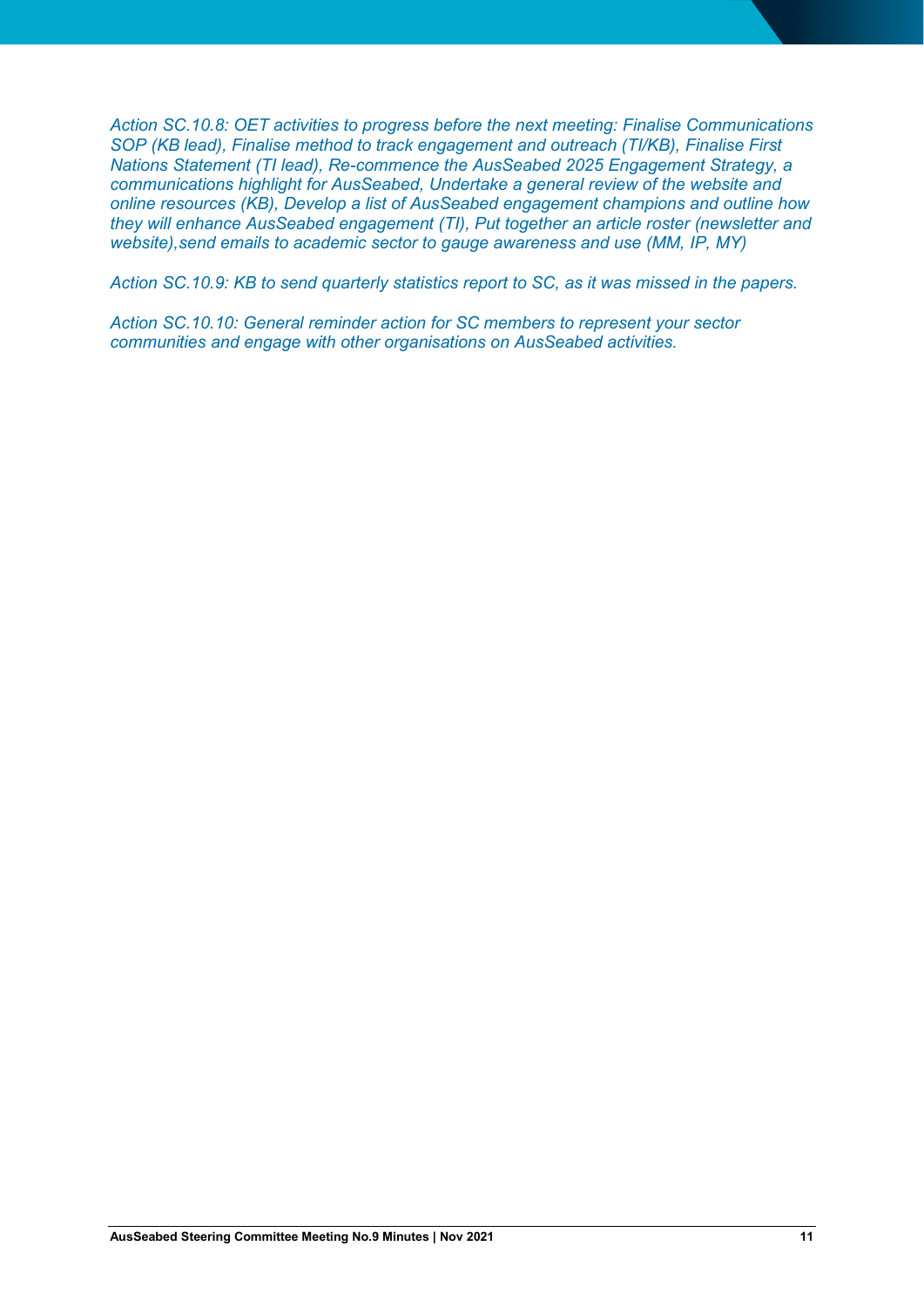## 6 2021/22 progress soundbites

To catalyse engagement from the SC, AusSeabed team members presented small soundbite progress updates.

**Outcome Sought:** The SC provide feedback and identify where they would like to engage more closely with the AusSeabed team on specific projects.

*GMRT-AusSeabed technical design paper and presentation (including demo) by Joshua Sixsmith and Natalie Lennard*

- GL asked what's the degree to which architecture will be available to others if they are a customer? Will it be open source?
	- o NL yes it will be open source. It is a requirement from the ARDC
- GL asked is the team is engaging with proprietary orgs to say this is how we would prefer things to be stored. Are the team working with Caris?
	- o NL yes.

#### *AusSeabed publication schedule paper and discussion by Justy Siwabessy.*

Justy provided an update on the process associated with the publication schedule. He highlighted that:

- GA is working on automation from both ASB and contributing hubs.
- The time-lag to publication from a contributing hub depends on volume of data for publishing on the Portal. It will be faster if data standards are up to date
- GA needs to know how often dataset changes from contributing Hub.

The SC commented:

- The possibly of extending the list view on publication schedule was discussed, to include contributing hub schedules too.
- HIPP are still working on getting the data, but progress has been made.
- Guidelines are being put together for the contributing hub. Technology team will be sent to WA DoT to help understand connection, and connection test in the new year.
- No problems or revisions were raised by the SC on the prioritisation methods

#### *AusSeabed Data Portal enhancement paper and presentation by Maggie Arnold and Kim Picard*

• No feedback were provided on this work

#### *National areas of Interest update by Aero Leplastrier*

- 82 attendees to the workshop
- The SC provided no comments on this work

#### *HIPP update by Nigel Townsend*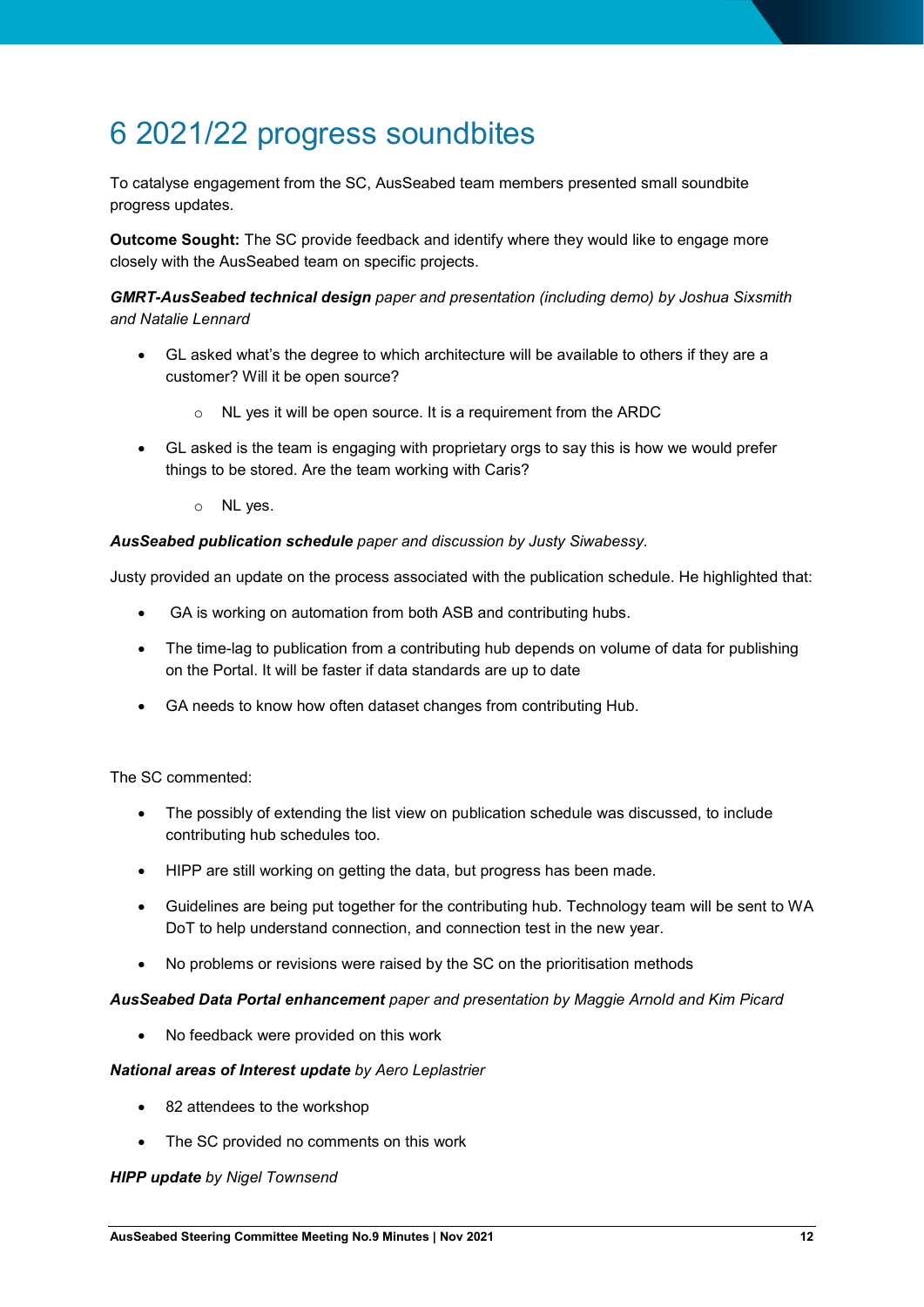• This item was added at the start of the meeting. Nigel highlighted that the plan for 2022 has been published/advertised on HIPP and will be put on upcoming surveys on AusSeabed.

*Action SC.10.11: Data Hub team to connect with WA DoT to perform a connection test.*

*Action SC.10.12: SC members to engage with Aero to send any existing prioritisation frameworks and to send through areas of interest by end of November*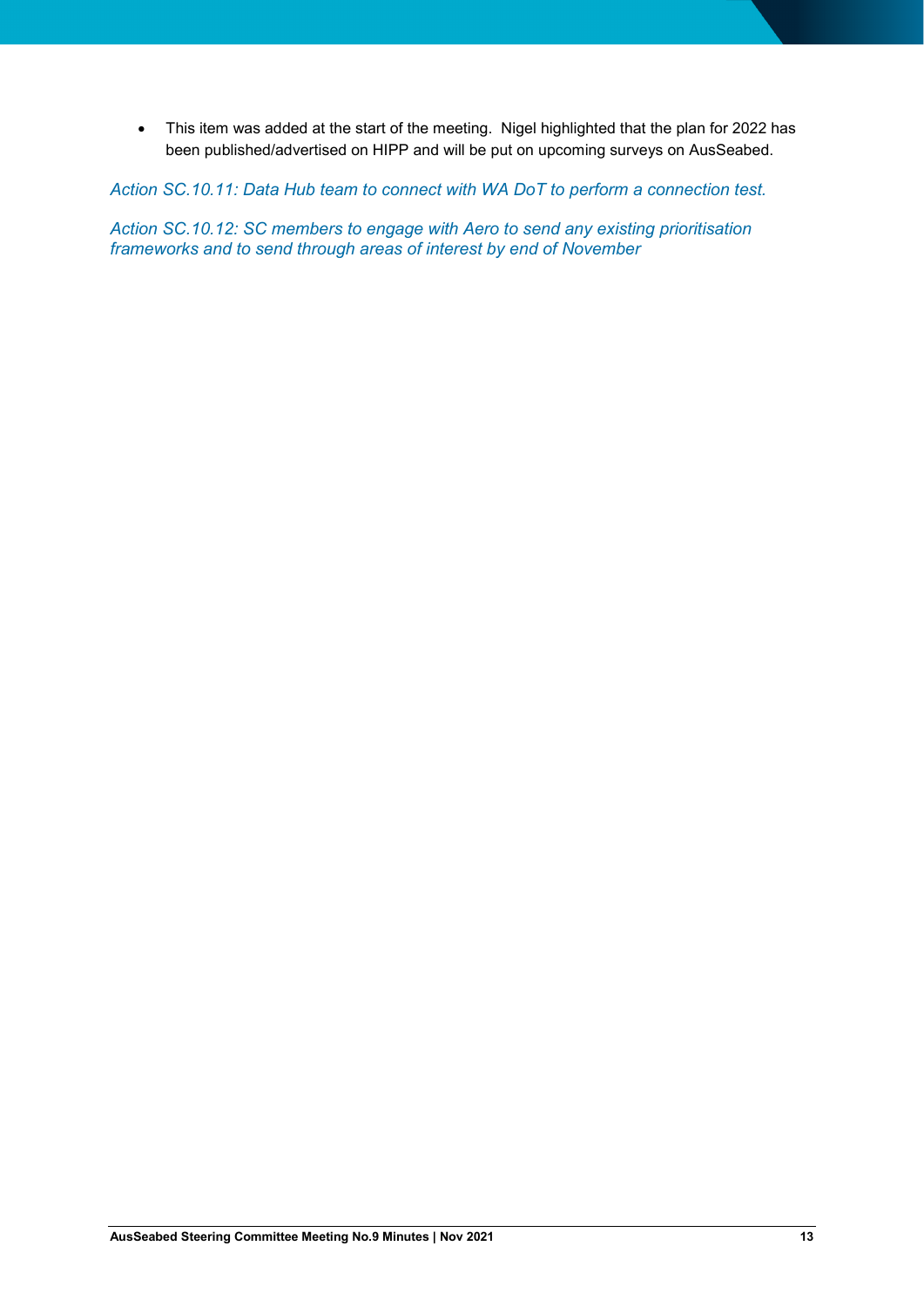## 7 AusSeabed 2030 work plan

The Steering Committee discussed the 2030 work plan. The SC will meet interim in Jan/Feb to progress the 2030 work plan further.

#### **Result:**

- KP presented a recap on what work has been conducted on the 2030 work plan to date
- The initial discussions were held in 2018. KP provided a short update on the work that had been commenced. There are three broad themes that were discussed
	- o Data Availability
	- o New Collect
	- o Coverage
- KP asked the SC how we prioritise work and what the way forward is?
- RC highlighted that AusSeabed has no control on new collect, but can only provide focus on where data may be lacking or areas that should be highlighted as a priority for new collect, focusing users towards these locations by providing information.
- KP said a big problem is that we don't have a clear description about the data coverage that the Australian community currently has. What is the timeframe to get this information finalised, to get an understanding of what there is and a % of the EEZ that is mapped?
	- $\circ$  It should be solved in the next year
	- o A task team should be formed to progress the polygon coverage
- The SC highlighted that the question on how much coverage is mapped depends on the application or use case for the data. AusSeabed does not have only one customer.
	- $\circ$  GL discussed that currently funding for mapping is largely coming from the state and federal government. Who have interest in nautical charting and military, ports and harbour safety and coastal zone management. In the case of coastal zone management, there is a clear case to use whatever data is available, whereas nautical charting requires specific data. Similarly, for hydrographic models that inform tide data.
	- GL suggests that the data in AusSeabed may be useful in the AHO in another application (hydrodynamic forcing models), parallel to HIPP. This could be another potential funding stream. NT says plans are still being discussed.
	- $\circ$  KP suggested that different assessments of coverage could be made by application. Datasets could be assessed by the ASB based on use-cases to yield this result.
	- $\circ$  MD noted how valuable seabed data is to ocean models. Hydrodynamic models could be a good line of funding for the future.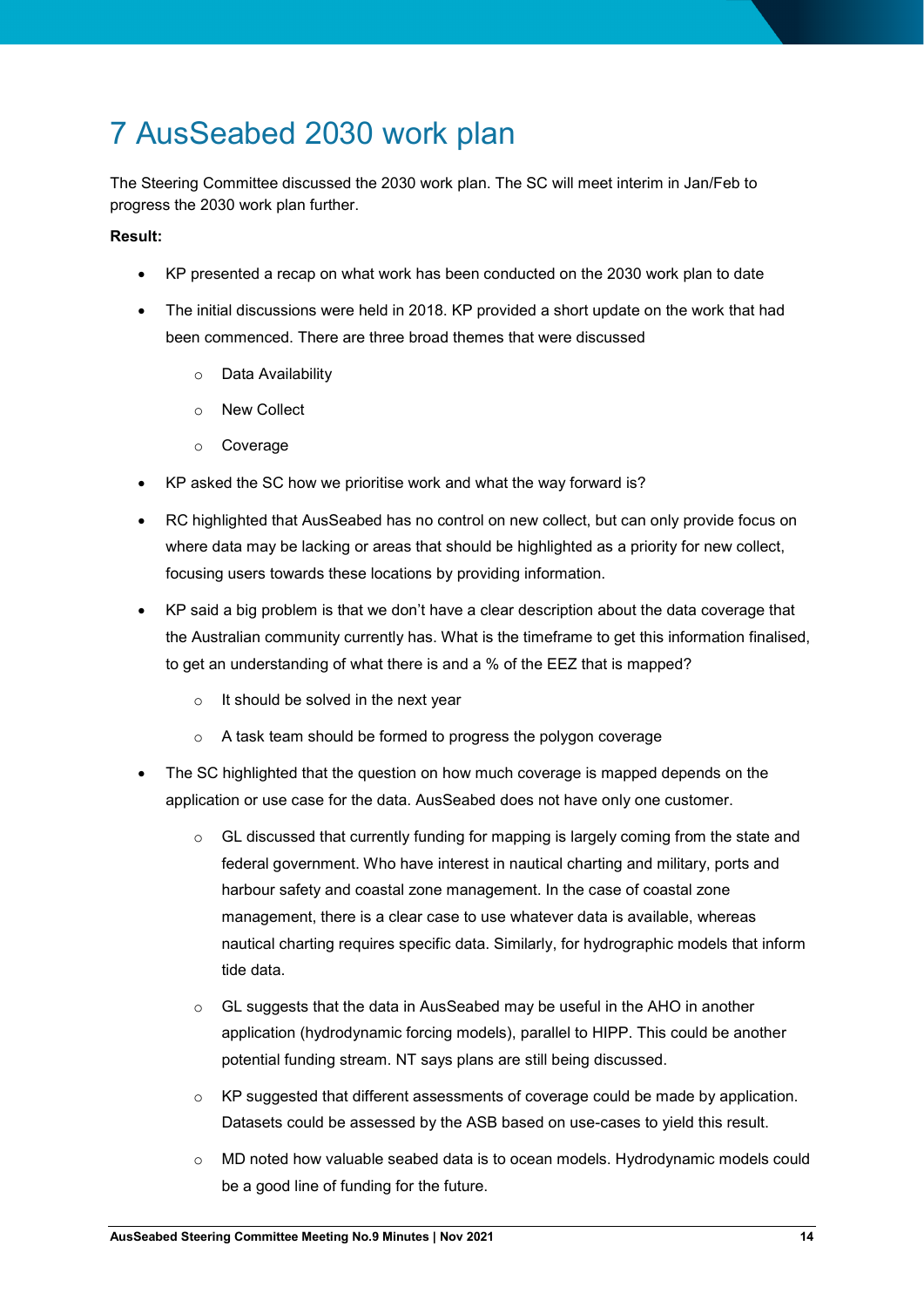- KP states that AusSeabed needs to work on a live system coverage updated on the fly as data is received.
- NT suggested by 2023 we should have multiple contributing hubs set up HIPP, WA DoT, CSIRO ect. NT notes that momentum is building for this, and the goal can be realised.
- NT noted the national areas of interest is an important area to progress, and increasing communication within the community and HIPP.
- NT noted that the SC should consider end-user needs when developing the 2030 work plan. An example was data visualisation needs, perhaps a GSF->PDF download function on the Data Portal, as some users don't know how to work with shape files. The following website was provided as an example bathymetry viewer https://www.c-map.com/en-au/chartexplorer/

*Action SC.10.13: Conduct an interim session for the 2030 work plan (90 mins).*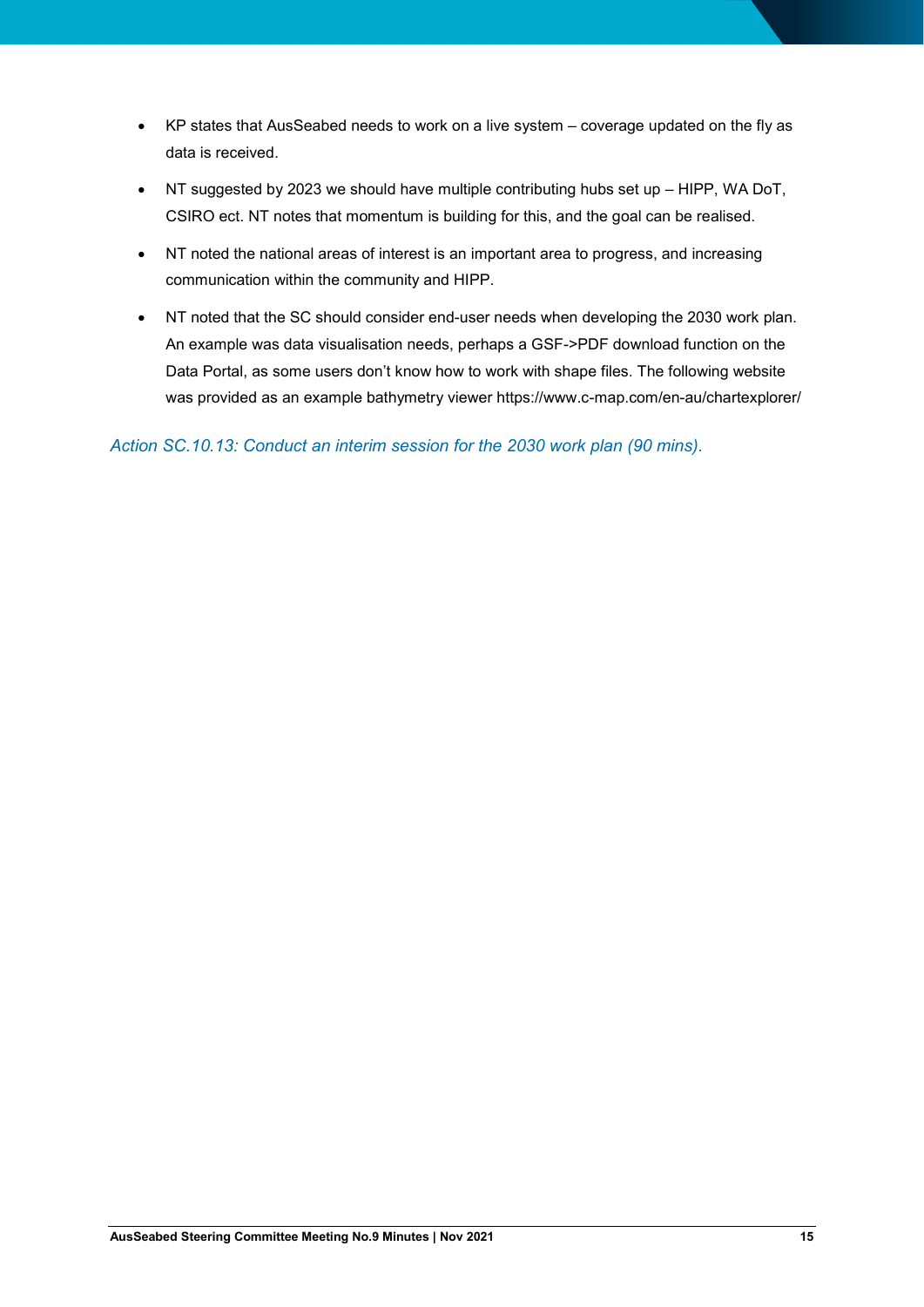## 8 Next Meeting & Other Business

- Aus-US workshop will be held on the 7/8<sup>th</sup> of December at the government level.
- Next meeting will tentatively be in-person

*Action SC.10.14: Provide a platform for SC members to provide comments on papers prior to the meeting on TEAMS to engage discussion. Perhaps implement a comments activity document prior to the meeting.* 

*Meeting closed 1558*